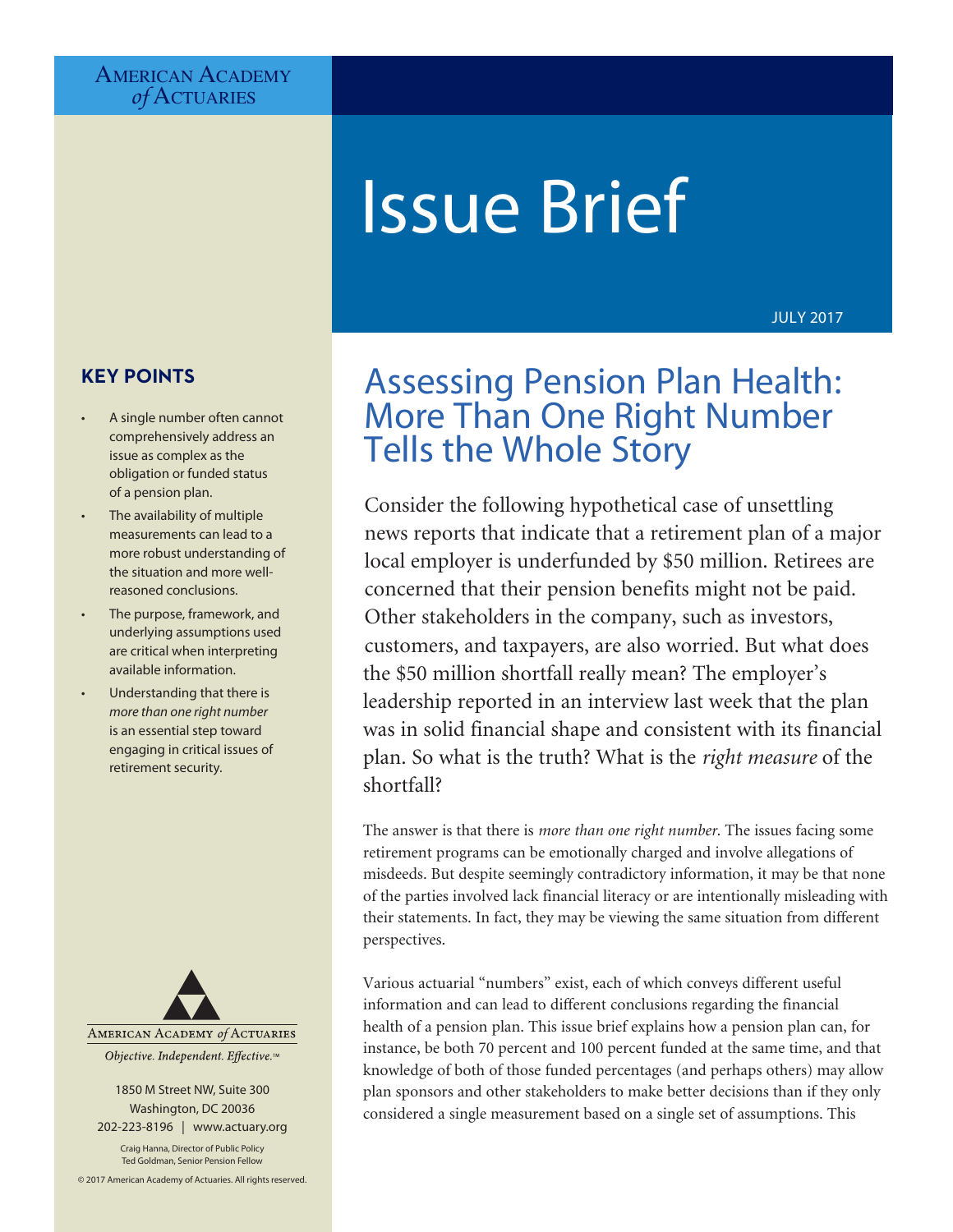brief discusses some of these various measures on a conceptual level and provides examples of ways stakeholders may commonly use them.<sup>1</sup>

#### **An Analogy**

Defined benefit pension plans are complex financial arrangements. Complicated rules and regulations affect their design and management. Technical language is often used to describe them. Many of the underlying concepts are intuitive, however, and can be more easily understood in the light of familiar situations. Consider one such familiar example: a case in which parents are trying to save for their 8-year-old daughter's college education.<sup>2</sup>

The parents are likely to first consider questions about the probability, timing, and amount of future tuition payments. How likely is their daughter to go to college? Where would she attend, and how much would it cost? Many of these questions will be difficult to answer with confidence, let alone certainty. Families on average have between two and three children, so there is not a great deal of comparable experience to rely upon in assessing these questions. And all children have different interests, aptitudes, and wishes.

Suppose that the parents would like for their daughter to attend college immediately after graduating high school in 10 years. Suppose

further they expect her to attend their alma mater, the local public university. She will be able to live at home while attending school, so only the cost of tuition will be considered.

Tuition now costs \$10,000 per year, but it will increase over time. The parents have decided that they should expect increases of 5 percent per year from now until graduation.<sup>3</sup> Our fictional parents are exceptionally disciplined about their personal finances. They want to calculate an "obligation" for their daughter's college to include in their financial planning.<sup>4</sup> Unsure about how this might best be done, they consult with several financial advisers. They receive the following three suggestions:

- 1. Their state offers prepaid tuition plans. Under these plans, parents can purchase shares that will increase at the same rate as state college tuition. In essence, these plans allow college tuition to be purchased at today's prices. The total outlay for the daughter's four years of college would be \$40,000.
- 2. Financial instruments called zero-coupon bonds provide for an investment to be repaid at a specific future date, often far in the future, at a fixed rate of interest. Suppose that zero-coupon bonds can be purchased with terms of 10, 11, 12, and 13 years at

**Members of the Pension Practice Council include:** William Hallmark, MAAA, ASA, EA, FCA—vice president; Tim Geddes, MAAA, FSA, EA, FCA—vice chairperson; Josh Shapiro, MAAA, FSA, EA, FCA—vice chairperson; Noel Abkemeier, MAAA, FSA; Stephen Alpert, MAAA, FSA, FCA; Michael Bain, MAAA, ASA, EA, FCA, FSPA; Bruce Cadenhead, MAAA, FSA, EA, FCA; Donald Fuerst, MAAA, FSA, EA, FCA; Kenneth Hohman, MAAA, FSA, EA, FCA; Eric Keener, MAAA, FSA, EA, FCA; Ellen Kleinstuber, MAAA, FSA, EA, FCA, FSPA; Timothy Leier, MAAA, EA, FSA; Thomas Lowman, MAAA, FSA, EA, FCA; Tonya Manning, MAAA, FSA, EA, FCA; Francis Ratnasabapathy, MAAA, FSA, FIAA; John Schubert, MAAA, ASA, FCA; James Verlautz, MAAA, FSA, EA, FCA; and Aaron Weindling, MAAA, FSA, EA, FCA.

<sup>1</sup> The Academy previously issued a more technical issue brief, ["Measuring Pension Obligations—Discount Rates Serve Various Purposes,](http://www.actuary.org/files/IB_Measuring-Pension-Obligations_Nov-21-2013.pdf)" that explores different approaches for measuring obligations.

<sup>2</sup> This example has been provided only as an analogy by which to consider the application of actuarial concepts. It has been simplified and adapted to serve this purpose, and should not be considered an accurate depiction of college planning issues.

<sup>3</sup> The calculations are relatively straightforward, and they have been provided in Appendix 2.

<sup>4</sup> Other words could be substituted, such as "liability." These are used differently by various authors and in a variety of contexts, which can create considerable confusion. We have chosen to use "obligation" in this discussion.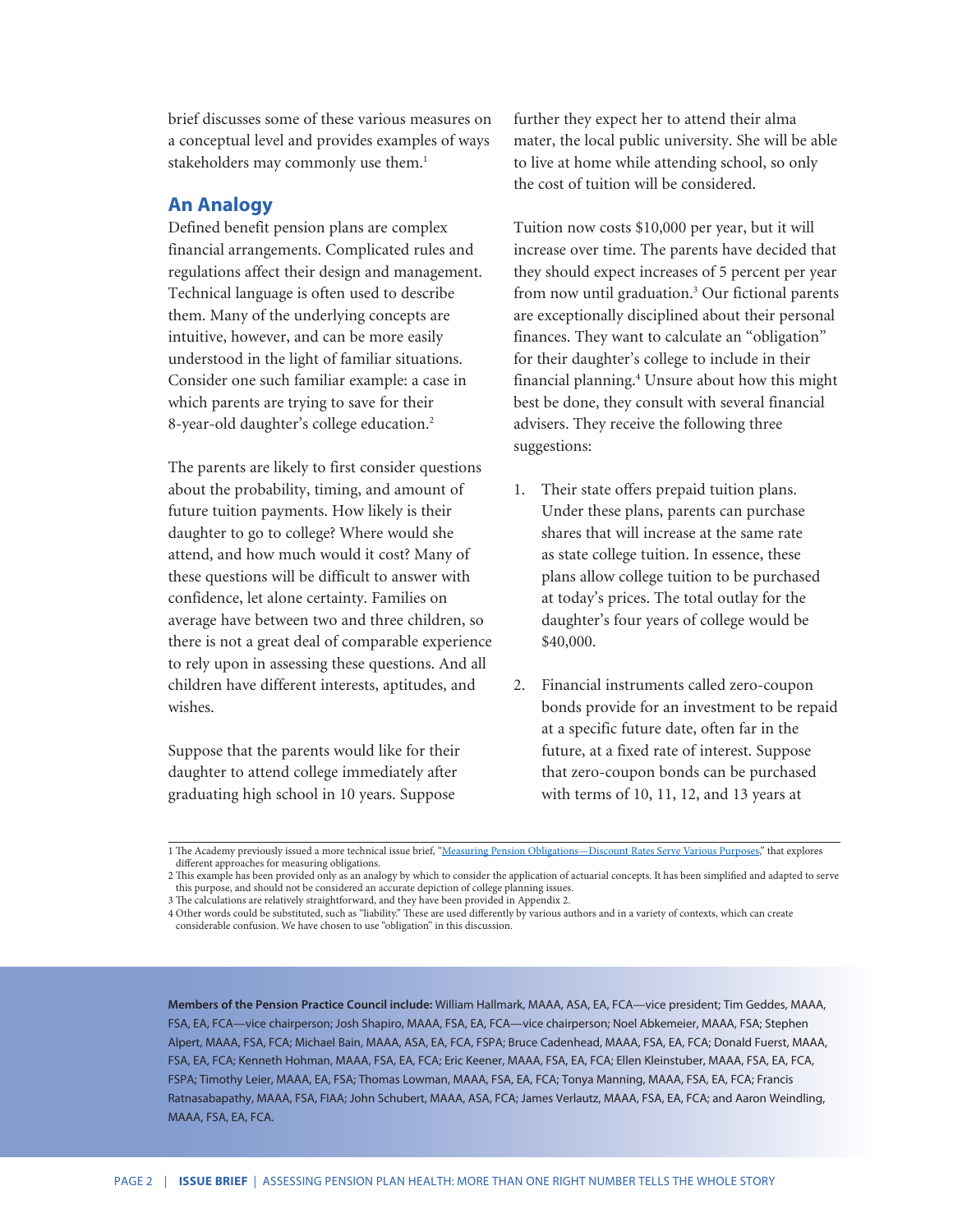6 percent interest.<sup>5</sup> The issuer of these bonds is considered to have very high credit quality, so the payments can be considered certain. The cost of purchasing these bonds in the amount necessary to provide the expected tuition payments would be \$35,871.

3. The parents' financial adviser counsels that he expects to generate 8 percent return over the next 10–15 years. He cannot guarantee this outcome, though he believes it is equally likely that the actual returns will be above or below this expectation. The diversified investment portfolio that he suggests would entail taking considerable investment risk. If he achieves the 8 percent return, then an investment of \$28,945 will generate the expected tuition payments.

Consider the following observations:

- If the parents purchase prepaid tuition, they do not need to estimate future tuition amounts. Whether their estimate of 5 percent tuition increases turns out to be too low, too high, or exactly right does not affect the outcome: Their daughter's tuition will be paid, but they will receive no money back.<sup>6</sup>
- Although the parents are affected by tuition increases if they purchase zero-coupon bonds, they do not need to worry about investment return. They will receive a fixed 6 percent. Despite this, they may still experience a shortfall or surplus relative to their needs if the actual tuition increase is more or less than 5 percent.<sup>7</sup>
- The obligation that reflects investing in a diversified portfolio is the lowest, but there is a significant risk that the investment won't actually earn 8 percent. In addition to this

risk, the uncertainty about actual tuition increases remains. These uncertainties could result in having more money than needed, but could also lead to significant shortfall.

The differences in these approaches relate to how the parents address the uncertainty of future outcomes. Our simplified model includes uncertainty related to two factors: tuition increases and investment return. In each case, there is a way to eliminate those uncertainties: Tuition can be bought in advance, and an investment approach without risk is available.<sup>8</sup> And in each case, eliminating this uncertainty increases the expected cost. Alternatively, the parents can make their best assumption about the future and accept the uncertainty. (To prudently accept that uncertainty, the parents must be willing and able to provide additional funding if necessary, or they must be willing to impose a shortfall on their daughter.)

Which of these figures correctly represents the obligation associated with the daughter's college tuition? The answer depends on what you want to know. If you want to know the amount that is necessary to cover the tuition with nearly complete certainty, the answer is \$40,000. At the other end of the spectrum, if you want to know the amount that is estimated to be sufficient if investment and tuition increase risks are borne by the parents, the answer is \$28,945. The difference between the \$40,000 and \$28,945 figures can be viewed as the savings from taking the investment and tuition increase risk. In the middle of these figure, \$35,871 would be enough to remove uncertainty regarding the investment returns, but may prove to be too low or too high depending on how tuition rates change. None of these figures is incorrect—they just convey different information.<sup>9</sup>

<sup>5</sup> Current mid-term interest rates are well below the illustrative 6 percent. Assumptions are intended only to illustrate the concepts and are not intended to reflect any given point in time.

<sup>6</sup> Again, this example is simplified. Most prepaid tuition plans are themselves complex actuarial structures requiring that the program realize a number of assumed outcomes in order to provide beneficiaries with the promised payments. One of those outcomes is that the daughter must indeed decide to attend the state school.

<sup>7</sup> For example, if college tuition increases instead are 4 percent per year, the parents would have around \$8,000 remaining after the final tuition payment is made.

<sup>8</sup> Other risks not addressed here can be harder to avoid.

<sup>9</sup> This analysis incorporates three possible ways to view the actuarial problem. Each of these approaches makes a single estimate of the key variables and develops a corresponding estimate of the "obligation." Actuaries can also use stochastic techniques in which many calculations are performed to produce a range of possible outcomes and associated probabilities. Such analyses are very often helpful in providing insight, but are beyond the scope of this paper.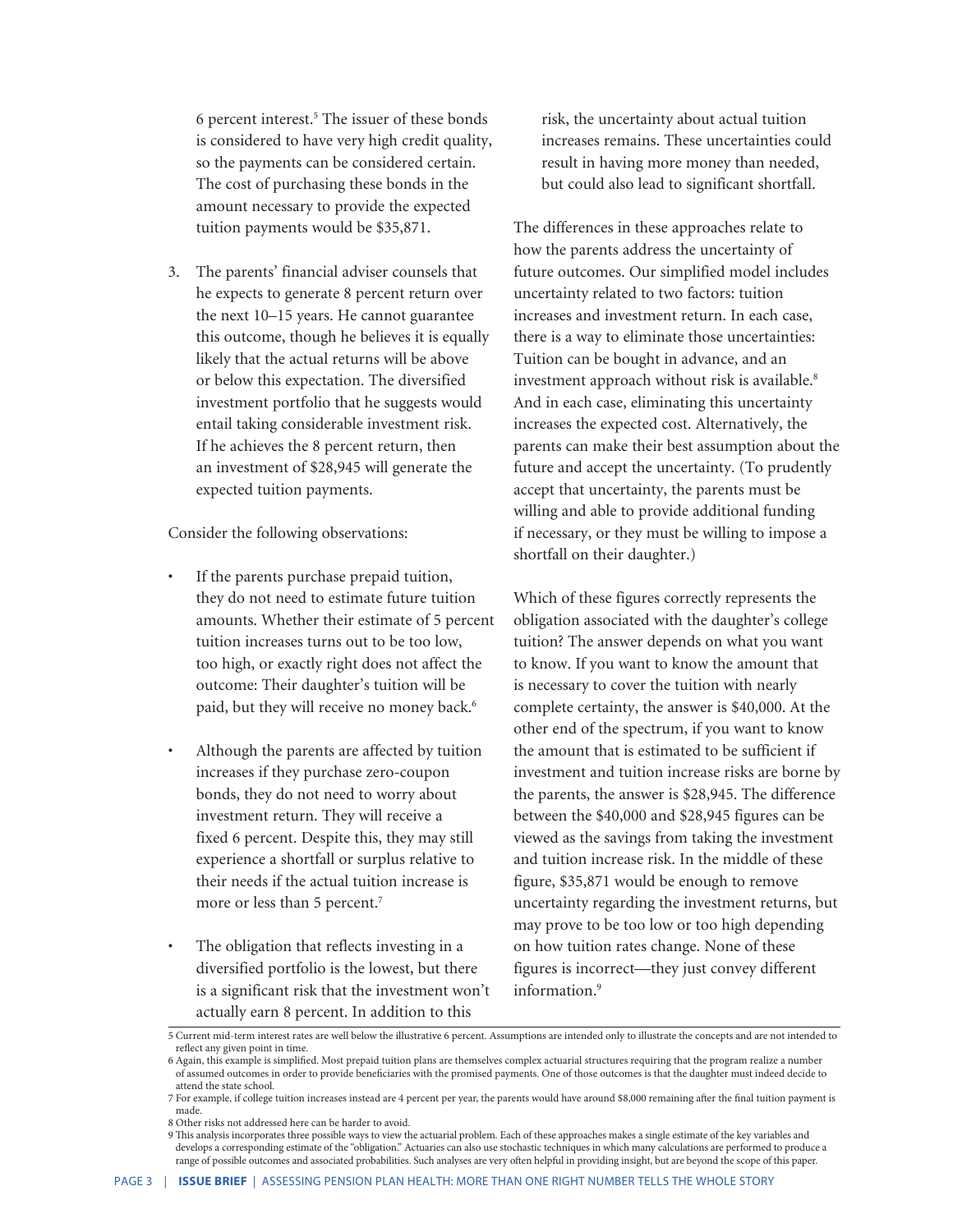Suppose the parents choose to set aside \$28,945 to cover future tuition. With the first suggestion, the purchase of a prepaid tuition plan, they have funded a little over 70 percent of the estimated tuition cost. With the second suggestion, the purchase of zero-coupon bonds, they have funded a little over 80 percent. However with the third suggestion, a diversified investment portfolio, they have funded 100 percent of the actual tuition cost.

In this simplified example, the ability of the parents to make appropriate decisions and reach informed conclusions is enhanced by the use of multiple obligation measurements. For example, it is impossible to know whether it makes sense to accept the uncertainties related to investment returns or tuition rates without understanding how much it costs to eliminate those uncertainties. If the parents want to evaluate their savings progress, it is helpful to know how their resources compare to each of the three obligation measurements.

### **Different Meanings of Different Pension Measurements**

The primary reason why there is *more than one right number* is that different measurements of actuarial obligations can communicate very different information. For example, some pension obligation measurements are designed to show how much it would cost a plan sponsor to transfer the responsibility of supporting a plan to an insurance company or other financial institution. A similar measurement might show the amount of assets that would be necessary to back the pension obligations with a dedicated portfolio of low-risk bonds with cash flows that are aligned with the projected pension benefit payments. Yet another would estimate the price at which pension obligations would trade, should a market exist on which they could be bought and sold. All of these measurements incorporate the concept of "settling" the pension obligations.

Other pension obligation measurements convey information that is very different from a settlement measurement. Most notably, a pension obligation measurement could represent an estimate of how much money the plan would need to have in order for a projection to show that the assets are expected to be sufficient to cover projected benefit payments. Among the differences between this "budget" measurement and a settlement calculation is that the budget approach includes an estimate of the future investment returns that the plan assets will earn, including any expected incremental return from investing in risky assets. For most diversified investment portfolios, such an estimate is inherently uncertain. A settlement valuation relies only on financial information available in today's financial markets.

Despite the fact that both are commonly referred to as "obligations," settlement measurements and budget measurements do not convey the same information. Understanding the difference between settlement and budget measurements is a frequent source of confusion among the readers of pension actuarial reports, as a report could contain two very different sets of results for a particular pension plan, leading to the question of which is correct. The answer is that they simply communicate different information.

If one wants to know whether the assets are expected to be sufficient to pay certain benefits, it is correct to look at a budget valuation.<sup>10</sup> If a plan is 100 percent funded on a budget basis, it means that if all actuarial assumptions are fully realized,<sup>11</sup> the sum of the current assets and

<sup>10</sup> In some circumstances, actuaries prepare budget figures that spread costs over time in a manner that does not match the actual accrual of benefits. A detailed discussion of these methods is beyond the scope of this issue brief, but they are addressed in the technical brief, "Measuring Pension [Obligations—Discount Rates Serve Various Purposes.](http://www.actuary.org/files/IB_Measuring-Pension-Obligations_Nov-21-2013.pdf)"

<sup>11</sup> Just as the parents in the college tuition example consider a range of contingencies to arrive at their expected annual tuition expense, pension actuaries also consider a variety of factors that determine when plan participants will collect benefits, and how much those benefits will be. The particular assumptions selected will also determine the measurement of an obligation, and may vary for different purposes. In order to provide an unbiased estimate of the budget, the assumptions (including the expected return on assets) must be reasonable estimates of future experience. Unrealistically optimistic (pessimistic) assumptions will lead to an understated (overstated) budget obligation measure.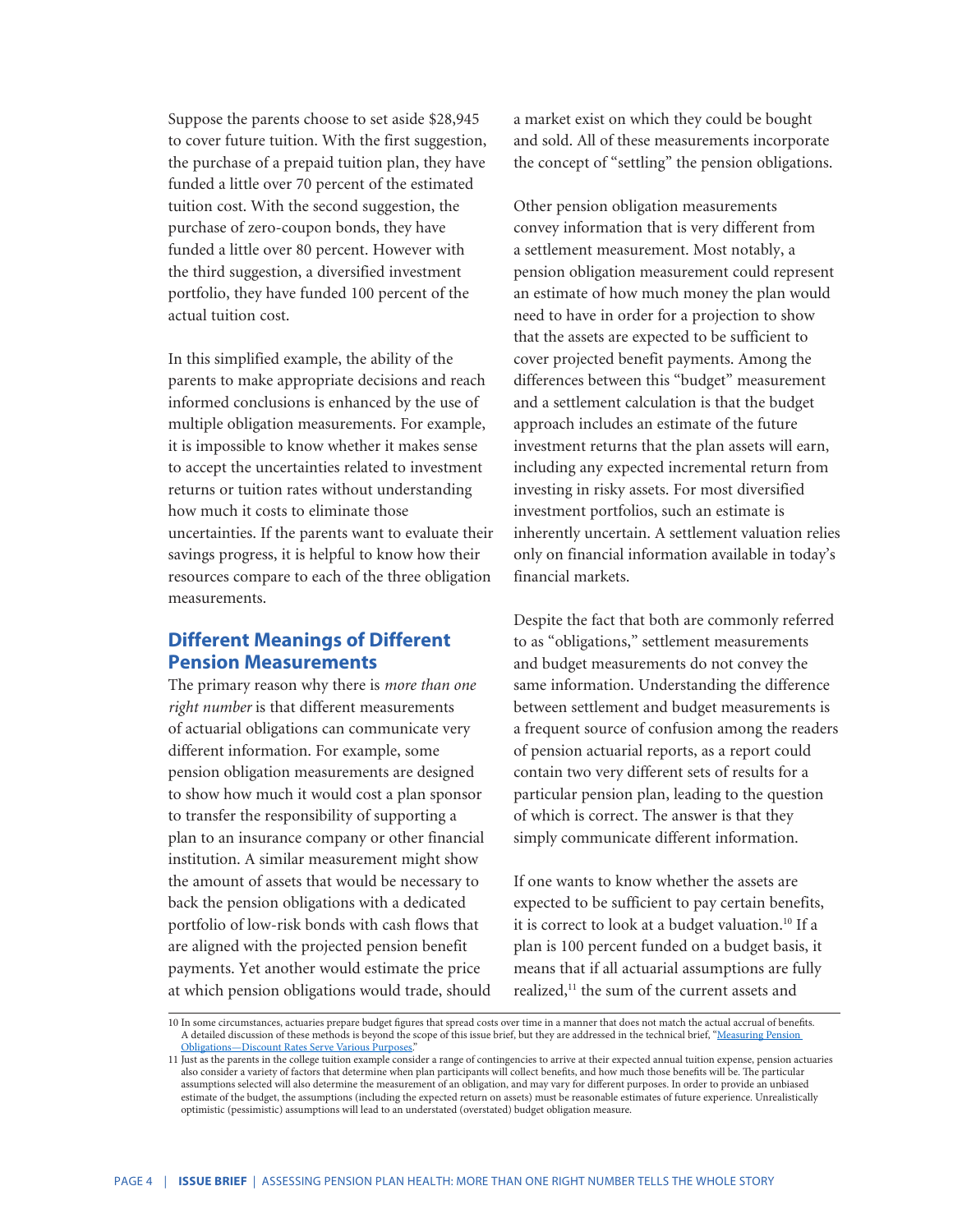### **Assumptions Vary**

For a given type of valuation (such as a budget or settlement measurement) a question remains as to what assumptions will be used. As with the second adviser to our parents seeking college saving counsel, two actuaries could each develop either a budget or settlement valuation for a plan, and still not agree on the valuation result because they are making different assumptions about future experience. These calculations require an element of professional judgment, and there are often multiple sets of assumptions that are reasonable to use for a particular purpose. In many cases, some or all of the assumptions may be prescribed to the actuary via legislation or client direction. Variations in assumptions are a separate issue from the more fundamental question of what information the measurement is intended to communicate, and a detailed description of those variations is beyond the scope of this issue brief.

future investment returns will be sufficient to pay those benefits. There is no guarantee that this obligation measurement will actually match the ultimate cost of the plan. A plan that is 100 percent funded on a budget basis is subject to the risk that experience may be less favorable than anticipated, which could cause the plan to become underfunded in the future and may jeopardize the security of participant benefits.

If one wants to know whether the plan has approximately sufficient assets to engage in a transaction that would effectively guarantee all future benefit payments, it is correct to look at a settlement valuation. Being 100 percent funded on a settlement basis means that the actuary has concluded that a plan holds sufficient assets to transfer the responsibility for supporting the plan's obligations to a third party. This suggests that it is possible, and perhaps likely, that a lesser amount of assets would be sufficient to pay all benefits if the plan sponsor were willing and able to take on risk. Therefore, the sponsor of a plan that is 100 percent funded on a settlement basis may have contributed more to the plan than was actually needed to pay all participant benefits.

Settlement numbers are also very useful for comparing the funded statuses of different plans. The calculations rely more on observation and less on predictions of the future, and they do not vary depending on the amount of risk that a plan sponsor has chosen to accept.

For plan sponsors that invest in a diversified portfolio containing equities or similar assets, settlement measurements often indicate plans are substantially less well funded than they appear under budget measurements. The difference between the settlement measurement and the budget measurement can be viewed as the savings that the plan sponsor expects to realize by accepting the investment risk of a diversified portfolio. These savings may reduce plan contributions, allow plans to pay larger benefits, or a combination of the two. The expected savings come with a trade-off, however, as investing in a diversified portfolio introduces the risks that the plan might require larger contributions in the future or may be unable to pay all participants' benefits.

Comparing budget measurement figures to settlement figures can provide insight into the level of risk being assumed. For a plan invested in a portfolio of high-quality bonds with cash flows matched to its projected benefit payments, a settlement measurement and budget measurement of the obligations will be approximately equal. In contrast, if the assets are instead invested in a diversified portfolio, the settlement and budget measurements will be different. The magnitude of the difference is related to the level of risk that is present in the plan's asset portfolio, with a larger difference corresponding to greater risk. All else being equal, a riskier asset portfolio reduces the security of participant benefits.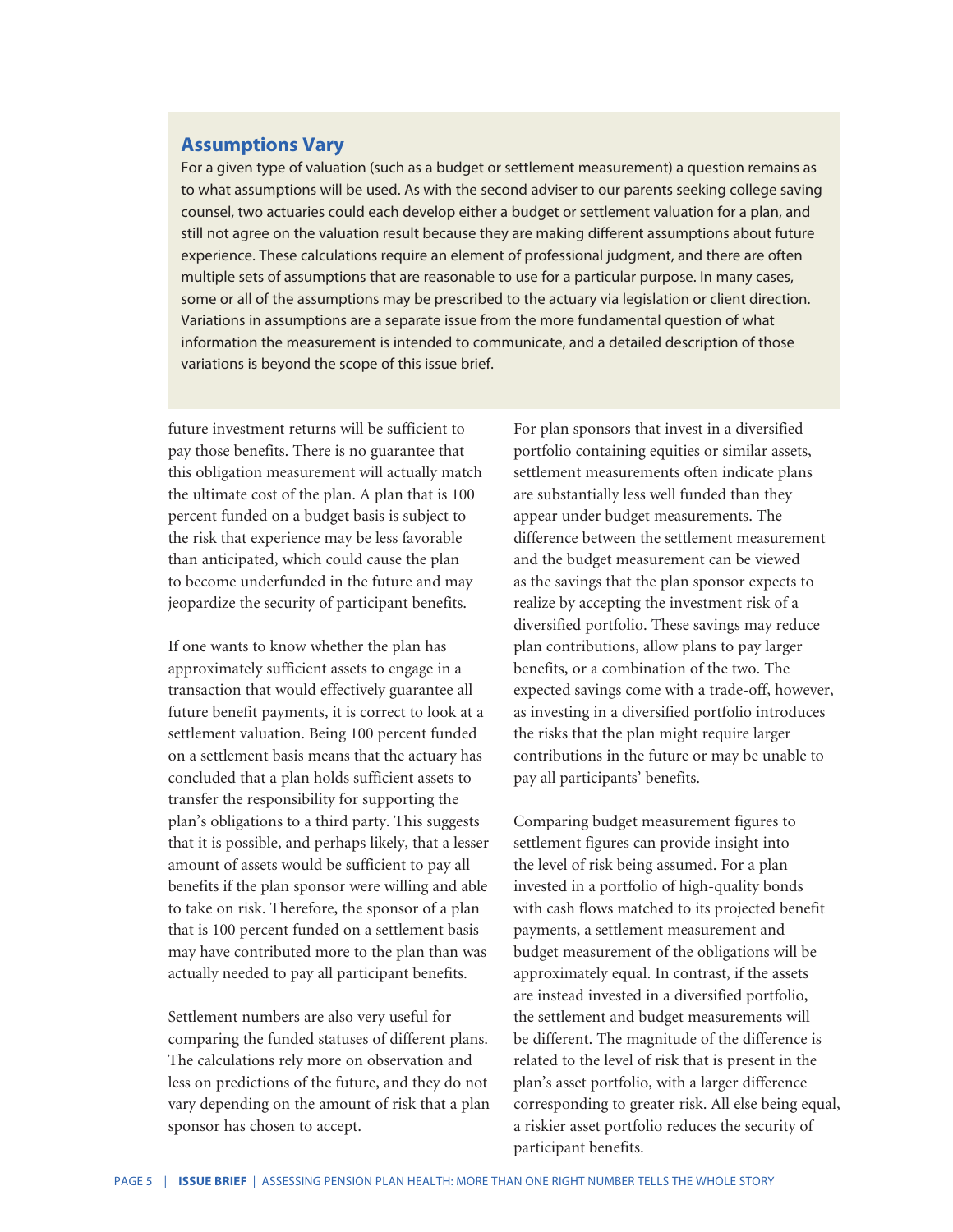To illustrate, consider a hypothetical illustration of two identical plans sponsored by identical employers, each of which is 100 percent funded on a budget measurement basis. In both cases, the actuary expects that the plan has sufficient assets to pay all promised benefits. But if the first plan is 95 percent funded on a settlement basis while the second plan is 65 percent funded on a settlement basis, these figures indicate that participants' benefits in the first plan are more secure than participants' benefits in the second plan. A plan that is fully funded on a budget basis but significantly underfunded on a settlement basis may reasonably expect to be able to pay all participant benefits. Such an expectation, though, relies in part on inherent uncertain investment returns that may never materialize or on the ability of the sponsor to increase contributions to the extent necessary.

#### **Purpose of Different Measurements**

A measurement provides no value if it does not answer a relevant question. This is true for the both college tuition example and pensions, and for any other financial analyses. Understanding the purpose of the measurement is a prerequisite for selecting the methodology or multiple methodologies most useful to satisfying that purpose. Some of the key questions to consider include:

- Can the plan sponsor afford the downside risk of increased cost if assumptions are not realized?
- Do participants expect there is 100 percent certainty that their benefits will be paid?
- Is it critical that there be no risk of an obligation being unmet?
- Is it more important that scarce resources are allocated between competing priorities?
- Is determining when resources will be allocated to a particular purpose most important?

Other factors may also be important when selecting a methodology. Let's revisit the college tuition example. One set of parents may not have significant other financial resources to fill any gap in funding. Those parents are most concerned about ensuring that their child's tuition at a selected school will be guaranteed and may well prefer the prepaid tuition option. Another set of parents might, instead, be most concerned with whether their plan is on track against their expectations. They may have other resources to fill gaps in the funding plan, but want to be aware of how well their plan is progressing. These parents may be comfortable with the third, budget-like measurement of the college tuition obligation.

Similar considerations can be readily expected for users of pension plan measurements. Some may focus on guaranteed benefit security, while also taking into consideration expected cash flow needs, a desire for level expenditures, and the ability to liquidate assets. In some cases, the continuing viability of the entity sponsoring a pension plan might be a concern, and thus ensuring the solvency of the plan to pay all promised benefits may be paramount. Accordingly, the measurement might use risk-free rates of return and the other conservative assumptions.

Alternatively, consider a sponsor that is economically healthy with strong growth prospects. In this case, creditworthiness and/or fluctuation in cash contributions to the plan may not be a significant concern. The measurements needed in these cases may focus on planning for how much will be contributed to the plan and for when those contributions will be made. Assumptions that reflect a higher level of risk may be acceptable within that context.

Finally, consider a situation in which investors are considering acquiring an enterprise that sponsors a pension plan. If they intend to terminate the plan, the measurement of the plan obligation that is most important is likely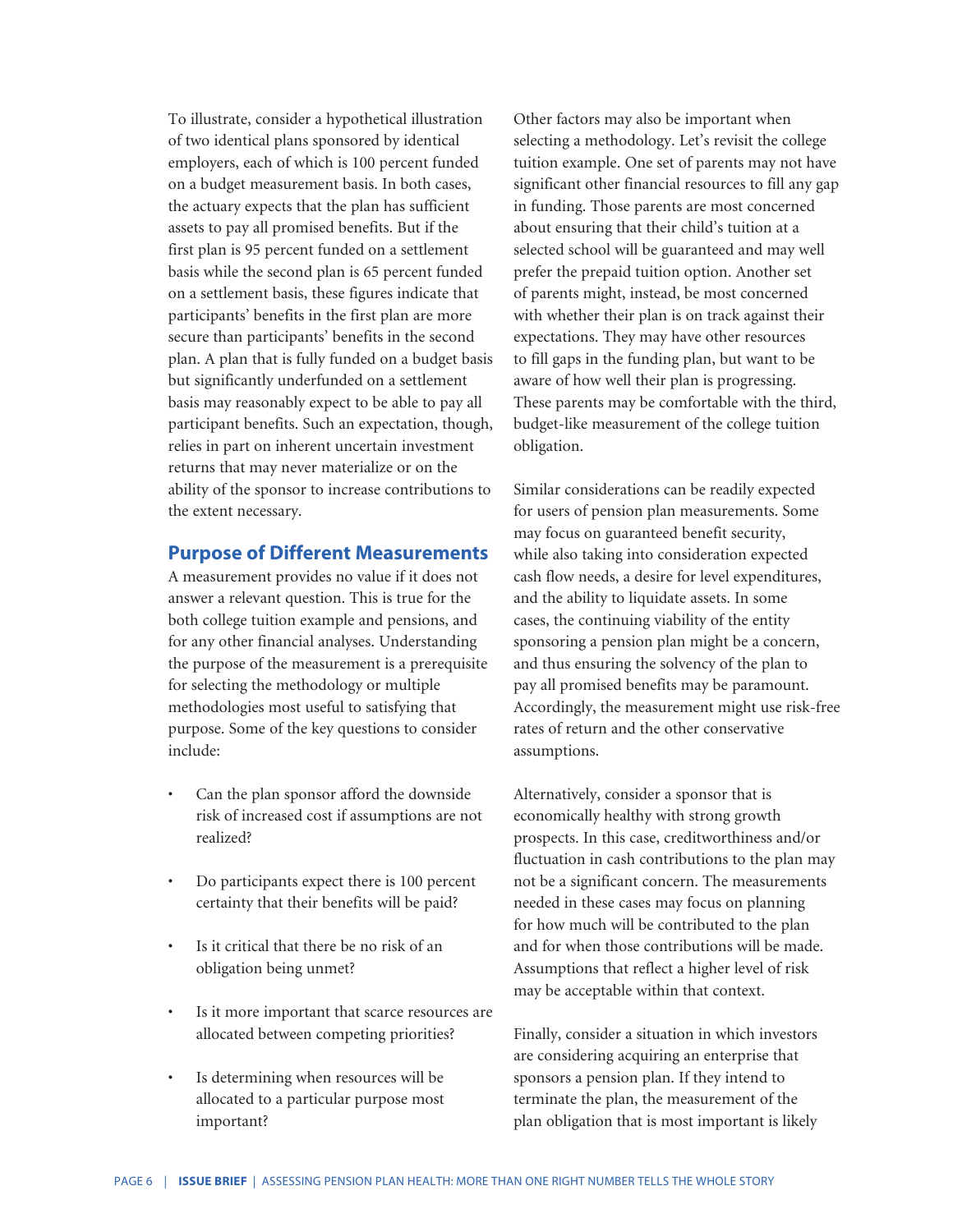to be a settlement measurement that considers the cost of placing the pension obligation with a third party. If they will continue sponsoring the plan, then determining future contributions in a manner that reflects their anticipated investment strategy may be appropriate.

In each case, the purpose of the measurement determines which number is "right" in that context for that particular user. However, considering other measurements may also be critical to understanding the potential risks and benefits of the decisions under consideration. In doing so, the user may also discover relevant information that had not been considered by looking at his or her primary question. Focusing on ensuring that the measurement meets the purpose is a critical component in understanding why there is *more than one right number*.

While sponsors and actuaries may design custom measurements tailored to a specific purpose or circumstance, in most cases the measurements used by sponsors are those that are prepared annually under regulatory or legal guidance. Often compromises in the policymaking or regulatory process mean that these figures are not calculated with a pure settlement or a strictly budget-oriented perspective. Appendix 1

provides additional detail on the most common measurements utilized by various types of pension plan sponsors to comply with their regulatory requirements. An understanding of the various types of plans and the most commonly associated measurements for each can help an observer interpret the originally intended purpose for the measurement and determine its appropriateness for the goal at hand.

#### **Conclusion**

We learn very early in life that 2 plus 3 equals 5 (and we have enough fingers on one hand to help us). However, as illustrated with the example of saving for a child's college education, a single number often cannot comprehensively address a complex issue. This is certainly the case when evaluating the obligation or funded status of a pension plan. Understanding the purpose, framework, and underlying assumptions used is critical when attempting to interpret available information. In many pension decisionmaking processes, the availability of multiple measurements can lead to a more robust understanding of the situation and, consequently, more complete and well-reasoned conclusions. Understanding that there is *more than one right number* is an essential step in engaging in critical issues of retirement security.

The American Academy of Actuaries is a 19,000-member professional association whose mission is to serve the public and the U.S. actuarial profession. For more than 50 years, the Academy has assisted public policymakers on all levels by providing leadership, objective expertise, and actuarial advice on risk and financial security issues. The Academy also sets qualification, practice, and professionalism standards for actuaries in the United States.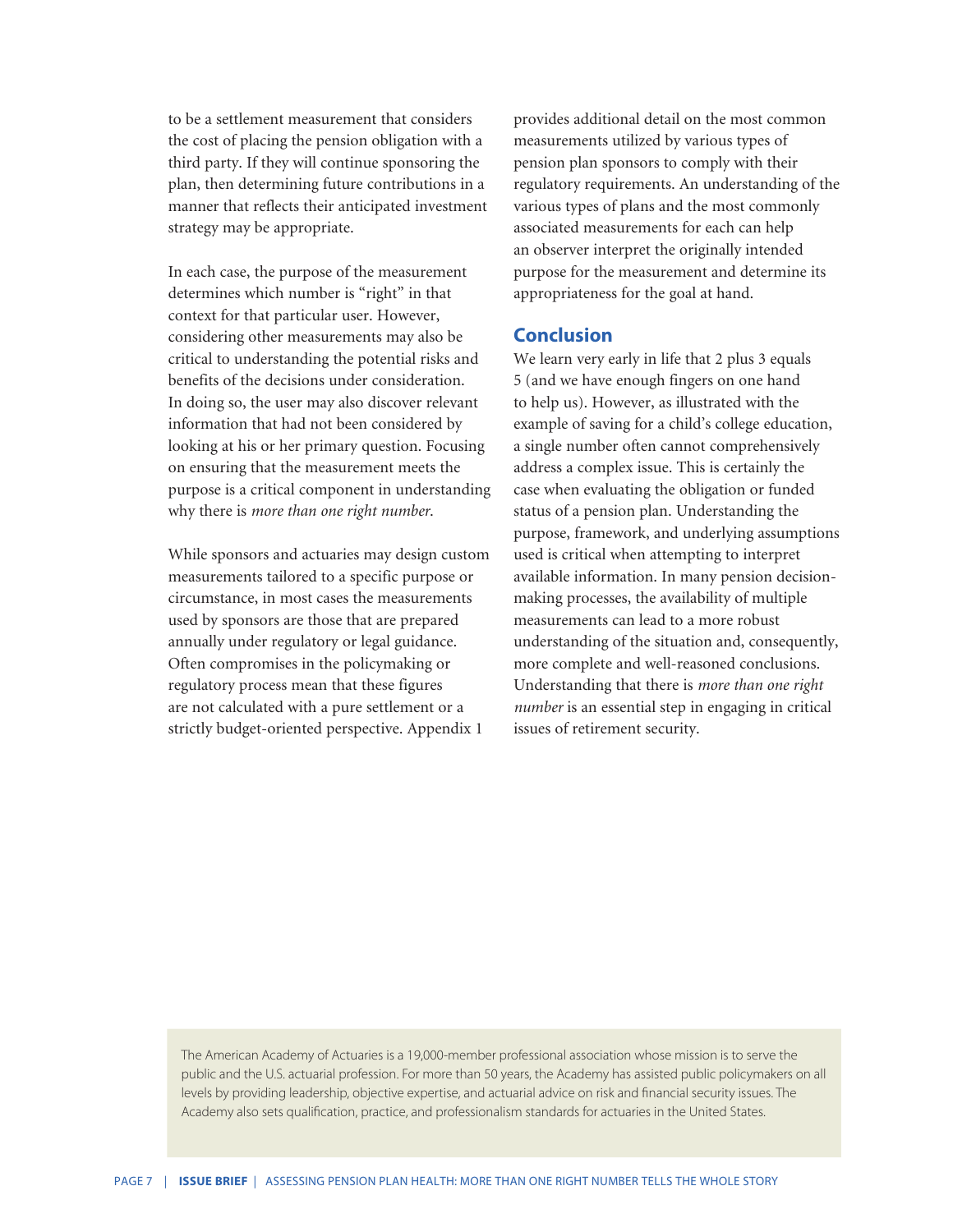## **Appendix 1—Aligning Practice With Purpose**

Faced with multiple measures of obligation and multiple measurement purposes, regulatory bodies have often structured their standards on different actuarial measures. While pension plans from diverse sectors of the economy share many similar characteristics, they are often subject to very dissimilar regulation and guided by different priorities.

#### **Public Sector Plans**

Many pension-related news stories have focused on retirement programs sponsored by state and local governments. Historically, these programs have largely been measured by actuaries on a budget basis. A primary goal of such measurements has been to establish a reasonably stable contribution that promotes intergenerational equity among taxpayers.

GASB Statement No. 68<sup>12</sup> guidance, which became effective in 2014, requires that sponsors discount obligations on a budget basis to the extent that current contribution rates combined with existing assets are forecast to be sufficient to make payments. To the extent that assets are projected to be insufficient, those unfunded obligations are to be discounted using something more akin to a settlement basis (specifically, a municipal bond rate representing the cost to "borrow" that money from the public).

#### **Private Multiemployer (Collectively Bargained) Plans**

Of late, multiemployer pension arrangements have also been in the news. Similar to public sector plans, most multiemployer plan obligations are also determined on a budget basis that forms the foundation for the amount of cash that must be contributed to the plans each year. Starting in 2008, the Pension Protection Act (PPA) has required multiemployer plans to use this budget basis to determine whether a plan is in *endangered* or *critical* status, which can subject the plan to additional reporting, contribution, and other reform requirements. Regulations governing these plans also specify the calculation and disclosure of a settlement-type obligation known as *current liability*.

#### **Private Single-Employer Plans**

Private-sector single-employer pension plans are also occasionally in focus—most notably when their corporate sponsors find themselves in financial difficulty. For many years, private-sector funding rules were based on a set of standards similar to those described for multi-employer plans. Beginning in 1987, a second calculation based on a settlement-type approximation was introduced that provided a secondary, overriding minimum contribution amount. In 2008, the system was overhauled with the introduction of the PPA, which eliminated the budgeting calculation from the funding standards and moved much closer to using a settlement-type basis. Nonetheless, intervening financial circumstances and other factors have led Congress to in several instances to provide relief against these standards, which has, for many sponsors, brought the calculation back toward a budget basis in practice.

Private-sector plans are also frequently subject to valuation under Financial Accounting Standards Board guidance in accounting standard codification (ASC) 715.13 These calculations measure actuarial obligations on a settlement-like basis but require projection of pay increases into the future for covered participants. Expenses are calculated reflecting an offset for the expected performance of the plan assets in the upcoming year, which makes the profit-and-loss determination somewhat of a hybrid between budget and settlement methods.

<sup>12</sup> [Accounting and Financial Reporting for Pensions](http://www.gasb.org/jsp/GASB/Document_C/GASBDocumentPage?cid=1176160220621&acceptedDisclaimer=true); Governmental Accounting Standards Board; June 2012.

<sup>13</sup> [Compensation—Retirement Benefits \(Topic 715\)—Practical Expedient for the Measurement Date of an Employer's Defined Benefit Obligation and Plan](https://asc.fasb.org/imageRoot/03/64938803.pdf)  [Assets;](https://asc.fasb.org/imageRoot/03/64938803.pdf) Financial Accounting Standards Board; April 2015.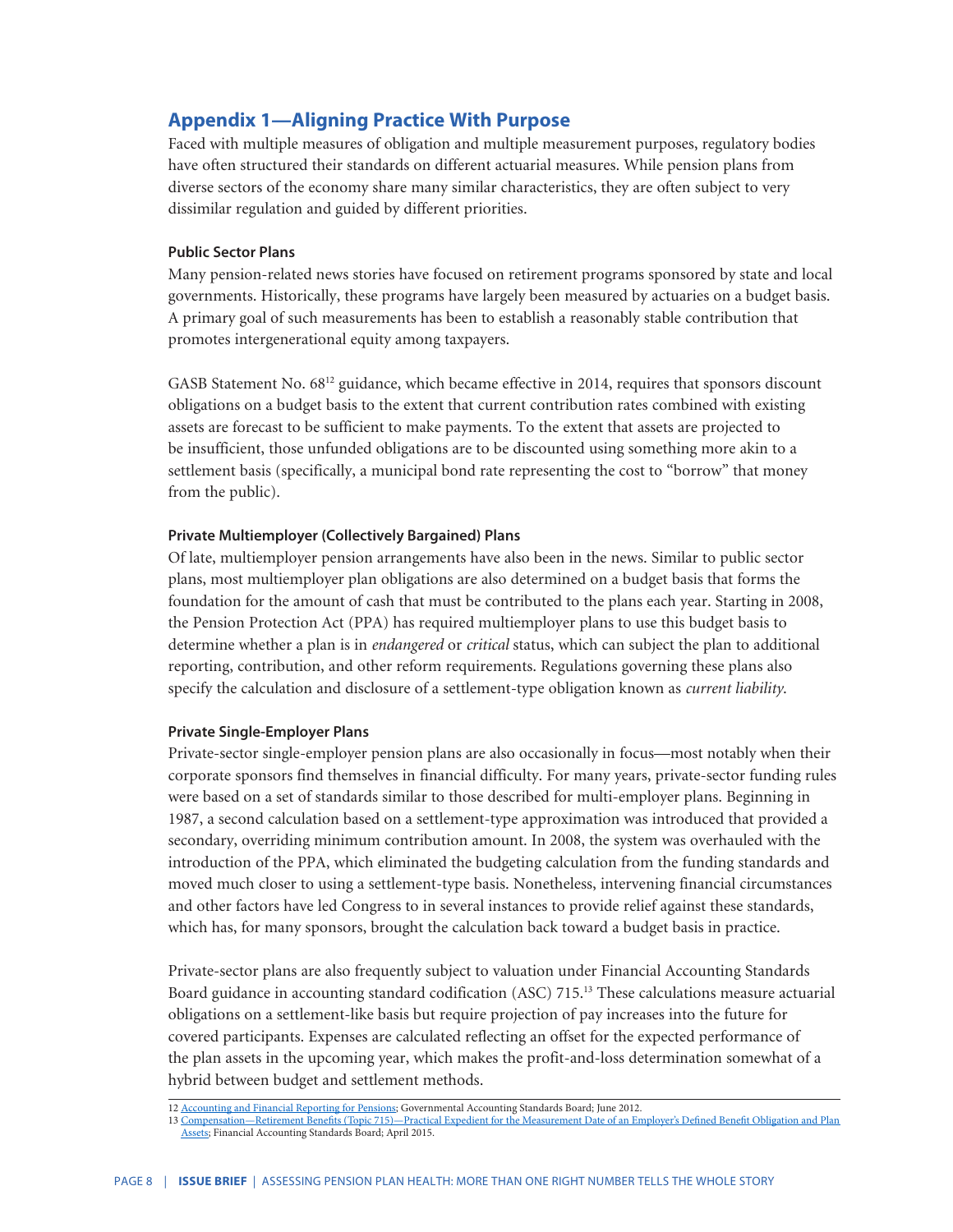#### **Application**

Retirement plans often affect a large number of participants, shareholders, and taxpayers. Consequently, many economists take a keen interest in their financial status. Economists typically cite obligations measured on a settlement basis regardless of plan type or governing regulatory regime. These calculations are often not required by any rules or regulations, but are considered by some to be a more objective measure of financial health.

The variety of methods considered by different observers should highlight a few important points:

- For many plans, multiple obligation measures must be calculated and used in different ways to assess plan funding levels;
- Regulators do not always agree on the best measurement type for a given purpose; and
- The type of measurement used for a given calculation can, and often does, change over time.

Because there is *more than one right number*, an informed follower of pension issues would want to become familiar with the measures commonly used in each area. Furthermore, when presented with adjusted figures<sup>14</sup>—as might be done for news articles—those figures will be more useful if the reader makes an effort to understand the original basis and the purpose of the adjustment.

<sup>14</sup> Such figures are often taken from actuarial results produced on one basis and adjusted in some way to approximate one of the other measures.